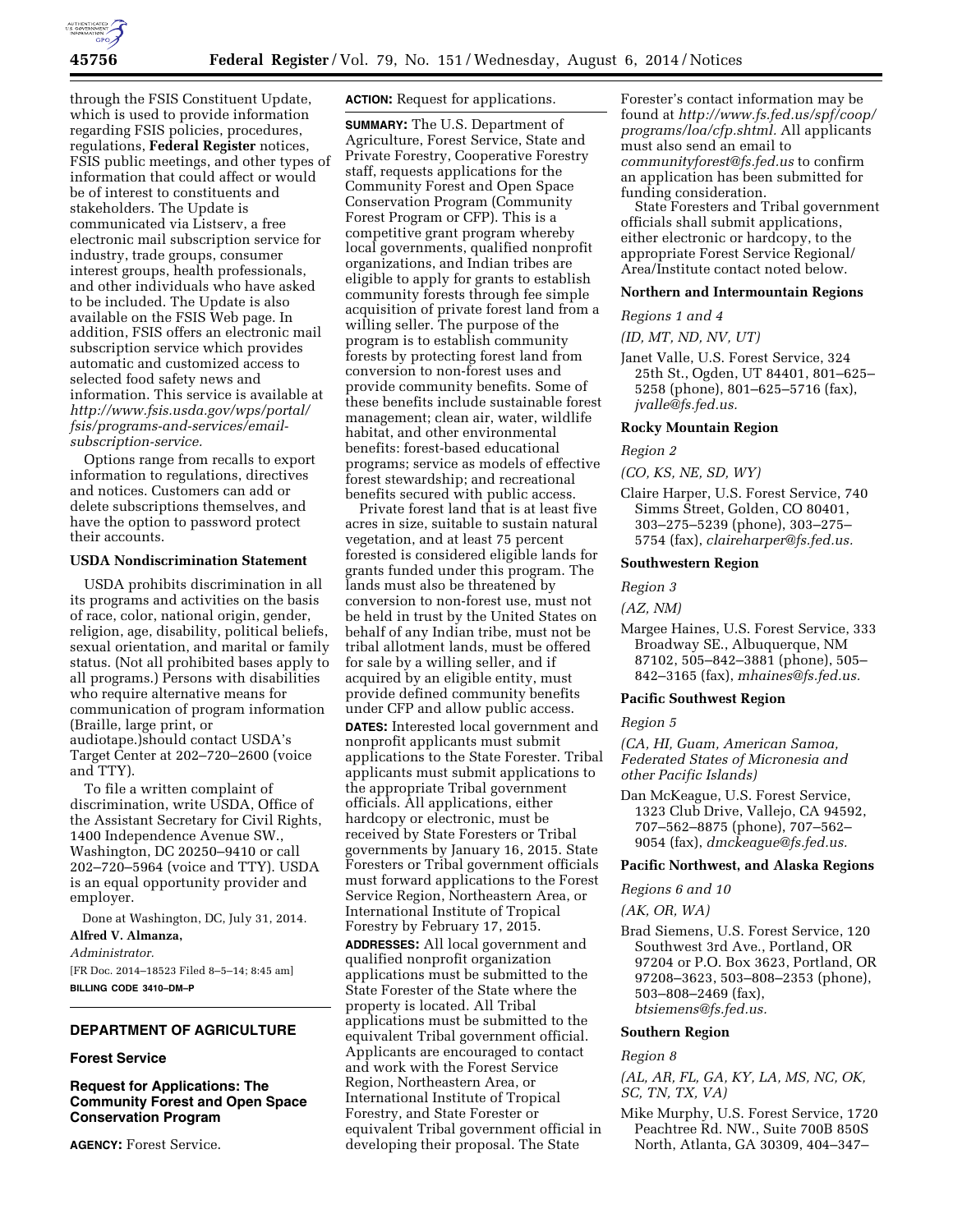5214 (phone), 404–347–2776 (fax), *[mwmurphy@fs.fed.us.](mailto:mwmurphy@fs.fed.us)* 

# **International Institute of Tropical Forestry**

*(PR, VI)* 

Connie Carpenter, U.S. Forest Service, Jardin Botanico Sur, 1201 Calle Ceiba, San Juan, PR 00926–1119, 787–766– 5335 x 222 (phone), 787–766–6263 (fax), *[conniecarpenter@fs.fed.us.](mailto:conniecarpenter@fs.fed.us)* 

## **Northeastern Area**

*(CT, DC, DE, IA, IL, IN, MA, MD, ME, MI, MN, MO, NH, NJ, NY, OH, PA, RI, VT, WI, WV)* 

Neal Bungard, U.S. Forest Service, 271 Mast Road, Durham, NH 03824–4600, 603–868–7719 (phone), 603–868– 7604 (fax), *[nbungard@fs.fed.us.](mailto:nbungard@fs.fed.us)* 

#### **FOR FURTHER INFORMATION CONTACT:** For

questions regarding the grant application or administrative regulations, contact Maya Solomon, Program Coordinator, 202–205–1376, *[mayasolomon@fs.fed.us.](mailto:mayasolomon@fs.fed.us)* 

Individuals who use telecommunication devices for the deaf (TDD) may call the Federal Relay Service (FRS) at 1–800–877–8339 twenty-four hours a day, every day of the year, including holidays.

**SUPPLEMENTARY INFORMATION:** *Catalog of Federal Domestic Assistance (CFDA) number 10.689:* To address the goals of Section 7A of the Cooperative Forestry Assistance Act of 1978 (16 U.S.C. 2103d) as amended, the Forest Service is requesting proposals for community forest projects that protect forest land that has been identified as a national, regional, or local priority for protection and to assist communities in acquiring forest land that will provide public recreation, environmental and economic benefits, and forest-based educational programs.

Detailed information regarding what to include in the application, definitions of terms, eligibility, and necessary prerequisites for consideration can be found in the final program rule, published October 20, 2011 (76 FR 65121–65133), which is available at *[www.fs.fed.us/spf/coop/programs/loa/](http://www.fs.fed.us/spf/coop/programs/loa/cfp.shtml) [cfp.shtml](http://www.fs.fed.us/spf/coop/programs/loa/cfp.shtml)* and at *[www.grants.gov](http://www.grants.gov) (Opportunity number CFP–FS– 1002015).* 

## **Grant Application Requirements**

### *1. Eligibility Information*

a. *Eligible Applicants.* A local governmental entity, Indian Tribe (including Alaska Native Corporations), or a qualified nonprofit organization that is qualified to acquire and manage land (see 36 CFR 230.2). Individuals are not eligible to receive funds through this program.

b. *Cost Sharing (Matching Requirement).* All applicants must demonstrate a 50 percent match of the total project cost. The match can include cash, in-kind services, or donations, which shall be from a non-Federal source. For additional information, please see 36 CFR 230.6, or the final rule at *[www.fs.fed.us/spf/coop/](http://www.fs.fed.us/spf/coop/programs/loa/cfp.shtml) [programs/loa/cfp.shtml.](http://www.fs.fed.us/spf/coop/programs/loa/cfp.shtml)* 

c. *DUNS Number.* All applicants shall include a Data Universal Numbering System (DUNS) number in their application. For this requirement, the applicant is the entity that meets the eligibility criteria and has the legal authority to apply for and receive the grant. For assistance in obtaining a DUNS number at no cost, call the DUNS number request line 1–866–705–5711 or register on-line at *[http://fedgov.dnb.](http://fedgov.dnb.com/webform) [com/webform.](http://fedgov.dnb.com/webform)* 

d. *System for Award Management.* All prospective awardees shall be registered in the System for Award Management prior to award, during performance, and through final payment of any grant resulting from this solicitation. Further information can be found at *[www.sam.gov.](http://www.sam.gov)* For assistance, contact Federal Service Desk 1–866–606–8220.

# *2. Award Information*

The Administration proposed to fund the CFP at \$1.683 million for fiscal year 2015. Individual grant applications may not exceed \$400,000, which does not include technical assistance requests. The Federal Government's obligation under this program is contingent upon the availability of appropriated funds.

No legal liability on the part of the Government shall be incurred until funds are committed by the Grant Officer for this program to the applicant in writing. The initial grant period shall be for 2 years, and acquisition of lands should occur within that timeframe. Lands acquired prior to the grant award are not eligible for CFP funding. The grant may be reasonably extended by the Forest Service when necessary to accommodate unforeseen circumstances in the land acquisition process. Written annual financial performance reports and semi–annual project performance reports shall be required and submitted to the appropriate Grant Officer.

Technical assistance funds, totaling not more than 10 percent of all funds, may be allocated to State Foresters and equivalent officials of the Indian tribe. Technical assistance, if provided, will be awarded at the time of the grant. Applicants shall work with the State Foresters and equivalent officials of the Indian tribe to determine technical

assistance needs and include the technical assistance request in the project budget.

As funding allows, applications submitted through this request may be funded in future years, subject to the availability of funds and the continued feasibility and viability of the project.

# *3. Application Information*

*Application submission.* All local governments and qualified nonprofit organizations' applications must be submitted to the State Forester where the property is located by January 16, 2015. All Tribal applications must be submitted to the equivalent Tribal officials by January 16, 2015. Applications may be submitted either electronic or hardcopy to the appropriate official. The State Forester's contact information may be found at *[http://www.fs.fed.us/spf/coop/](http://www.fs.fed.us/spf/coop/programs/loa/cfp.shtml) [programs/loa/cfp.shtml.](http://www.fs.fed.us/spf/coop/programs/loa/cfp.shtml)* 

All applicants must also send an email to *[communityforest@fs.fed.us](mailto:communityforest@fs.fed.us)* to confirm an application has been submitted for funding consideration.

All State Foresters and Tribal government officials must forward applications to the Forest Service by February 17, 2015.

### *4. Application Requirements*

The following section outlines grant application requirements:

a. The application can be no more than eight pages long, plus no more than two maps (eight and half inches by eleven inches in size), the grant forms specified in (b), and the draft Community Forest Plan specified in (d).

b. The following grant forms and supporting materials must be included in the application:

(1) An Application for Federal Assistance (Standard Form 424);

(2) Budget information (Standard Form SF 424c—Construction Programs); and

(3) Assurances of compliance with all applicable Federal laws, regulations, and policies (Standard Form 424d— Construction Programs).

c. Documentation to verify the applicant is an eligible entity and that the land proposed for acquisition is eligible (see 36 CFR 230.2).

d. Applications must include the following, regarding the property proposed for acquisition:

(1) A description of the property, including acreage and county location;

(2) A description of current land uses, including improvements;

(3) A description of forest type and vegetative cover;

(4) A map of sufficient scale to show the location of the property in relation